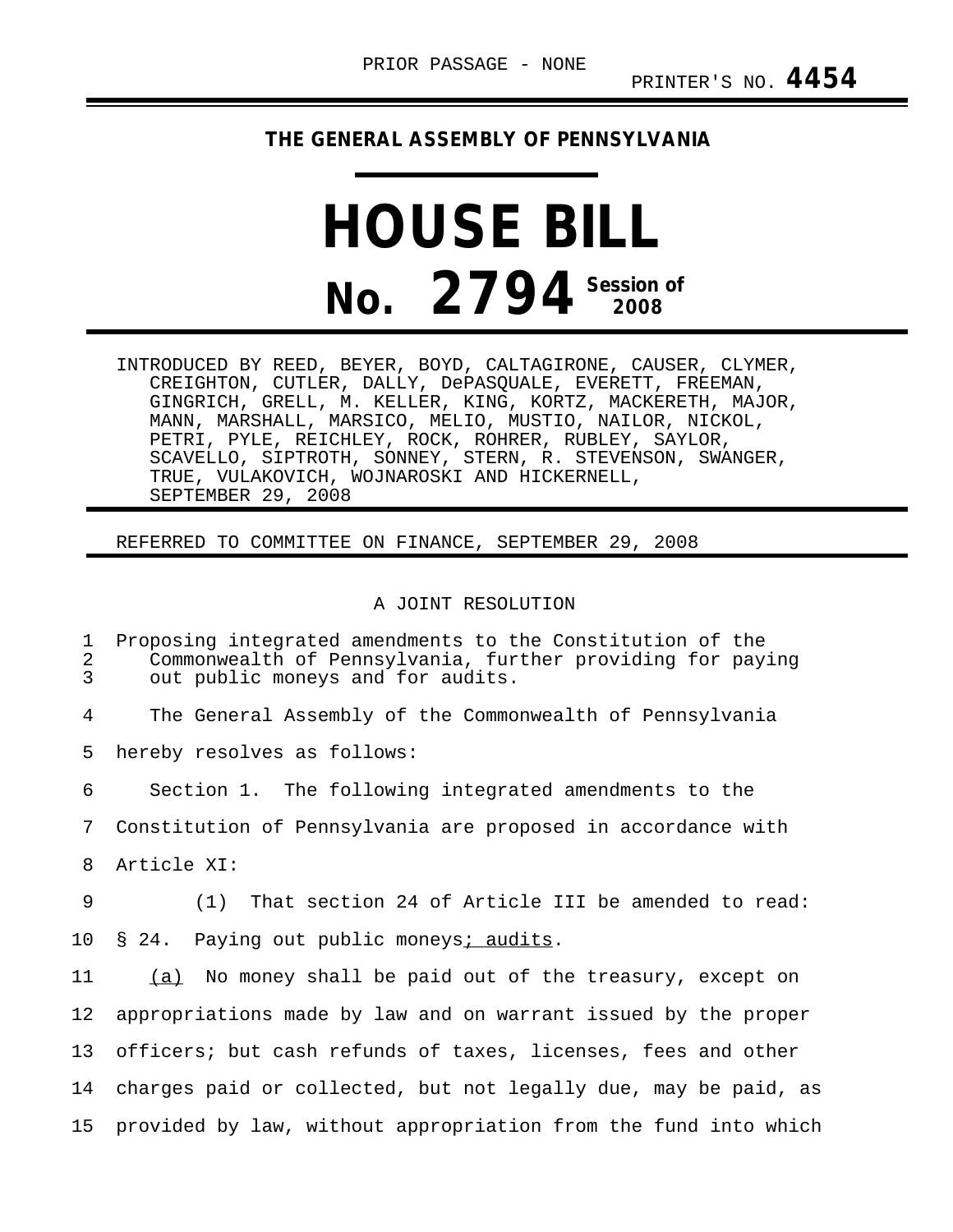1 they were paid on warrant of the proper officer.

2 (b) The Auditor General may conduct audits of the financial 3 affairs of any entity funded or financially aided by the 4 Commonwealth, including the unified judicial system, the General 5 Assembly and all departments, boards, commissions, agencies, 6 instrumentalities, authorities and institutions of the 7 Commonwealth, as prescribed by law.

8 (2) That section 10 of Article VIII be amended to read: 9 § 10. Audit.

10 The financial affairs of any entity funded or financially 11 aided by the Commonwealth, and all departments, boards, 12 commissions, agencies, instrumentalities, authorities and 13 institutions of the Commonwealth, shall be subject to audits by 14 the Auditor General made in accordance with generally accepted 15 auditing standards.

16 Any Commonwealth officer whose approval is necessary for any 17 transaction relative to the financial affairs of the 18 Commonwealth shall not be charged with the function of auditing 19 that transaction after its occurrence.

20 Section 2. (a) Upon the first passage by the General 21 Assembly of these proposed constitutional amendments, the 22 Secretary of the Commonwealth shall proceed immediately to 23 comply with the advertising requirements of section 1 of Article 24 XI of the Constitution of Pennsylvania and shall transmit the 25 required advertisements to two newspapers in every county in 26 which such newspapers are published in sufficient time after 27 passage of these proposed constitutional amendments.

28 (b) Upon the second passage by the General Assembly of these 29 proposed constitutional amendments, the Secretary of the 30 Commonwealth shall proceed immediately to comply with the 20080H2794B4454 - 2 -